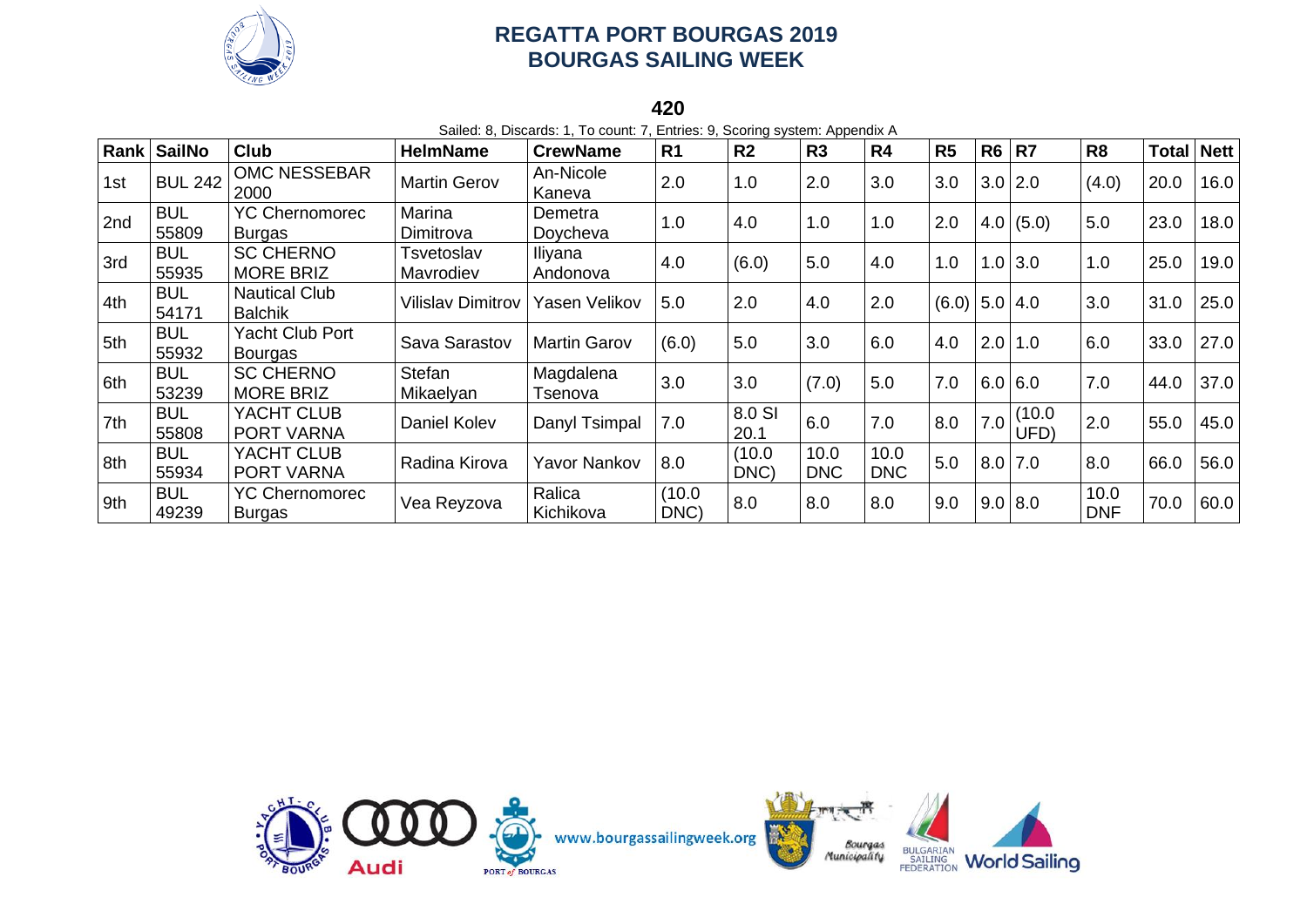

#### **470** Sailed: 8, Discards: 1, To count: 7, Entries: 6, Scoring system: Appendix A

|     | Rank SailNo        | <b>Club</b>                                             | <b>HelmName</b>      | <b>CrewName</b>              | R <sub>1</sub> | R <sub>2</sub>    | R <sub>3</sub>    | R <sub>4</sub>    | R <sub>5</sub>    | R <sub>6</sub>    | R7  | R <sub>8</sub>    | <b>Total</b> | Nett |
|-----|--------------------|---------------------------------------------------------|----------------------|------------------------------|----------------|-------------------|-------------------|-------------------|-------------------|-------------------|-----|-------------------|--------------|------|
| 1st | <b>ROU</b><br>1100 | <b>SPORTUL</b><br><b>STUDENTESC</b><br><b>BUCURESTI</b> | Bujor-Mugur<br>Rosca | Mihai<br>Fagarasean          | (1.0)          | 1.0               | 1.0               | 1.0               | 1.0               | 1.0               | 1.0 | 1.0               | 8.0          | 7.0  |
| 2nd | <b>BUI 211</b>     | <b>YC Chernomorec-</b><br><b>Burgas</b>                 | Georgi Nikitov       | <b>Stamo Tenev</b>           | (3.0)          | 2.0               | 3.0               | 2.0               | 2.0               | 3.0               |     | $3.0$ 2.0         | 20.0         | 17.0 |
| 3rd | <b>BUL</b><br>244  | OMC NESSEBAR 2000                                       | Vladislav<br>Marinov | Dimitar<br>Vangelov          | 2.0            | 3.0               | 2.0               | 3.0               | 3.0               | (4.0)             |     | $4.0$ 3.0         | 24.0         | 20.0 |
| 4th | BUL <sub>9</sub>   | Yacht Club Port Bourgas                                 | Dimitar<br>Shangov   | Alexander<br><b>Plamenov</b> | 4.0            | (5.0)             | 4.0               | 4.0               | 4.0               | 5.0               | 5.0 | 4.0               | 35.0         | 30.0 |
| 5th | <b>BUL 91</b>      | Yacht Club Port Bourgas                                 | Evgeni<br>Atanasov   | Atanas Radev                 | 5.0            | 4.0               | (7.0)<br>DNC)     | 7.0<br><b>DNC</b> | 7.0<br><b>DNC</b> | 2.0               | 2.0 | 7.0<br><b>DNC</b> | 41.0         | 34.0 |
| 6th | <b>SWE</b><br>350  | <b>YC Chernomorec-</b><br><b>Burgas</b>                 | Georgi<br>Kalognov   | Nikolai<br>Derkozliev        | (7.0)<br>DNC)  | 7.0<br><b>DNC</b> | 7.0<br><b>DNC</b> | 7.0<br><b>DNC</b> | 7.0<br><b>DNC</b> | 7.0<br><b>DNC</b> |     | 6.0   5.0         | 53.0         | 46.0 |

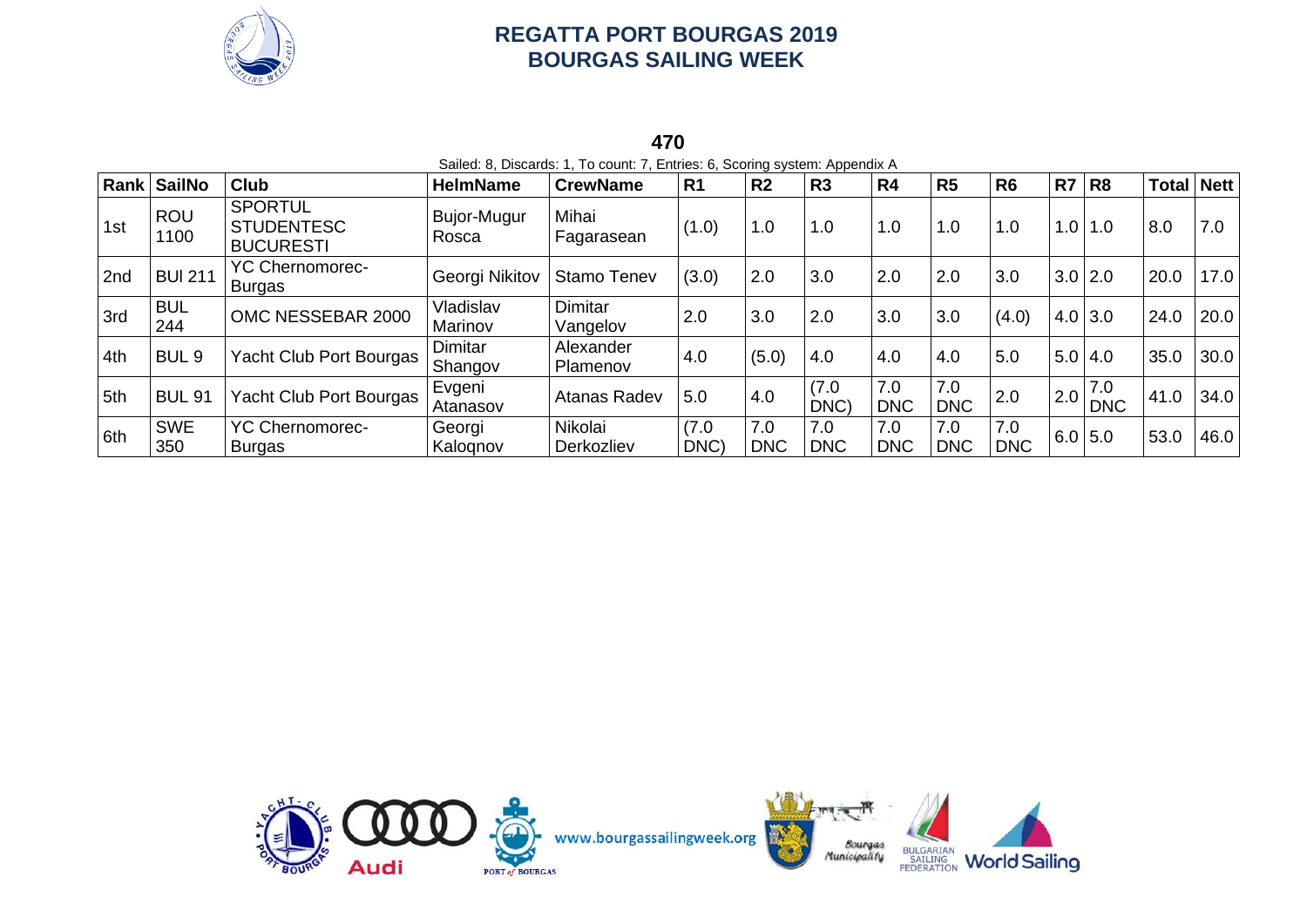

#### **FINN**

Sailed: 8, Discards: 1, To count: 7, Entries: 12, Scoring system: Appendix A

| Rank             | <b>SailNo</b>     | <b>Club</b>                                  | <b>HelmName</b>              | R <sub>1</sub> | R <sub>2</sub>     | R <sub>3</sub>     | R <sub>4</sub>     | R5                 | R <sub>6</sub>     | R7                 | R <sub>8</sub>     | <b>Total</b> | <b>Nett</b> |
|------------------|-------------------|----------------------------------------------|------------------------------|----------------|--------------------|--------------------|--------------------|--------------------|--------------------|--------------------|--------------------|--------------|-------------|
| 1st              | BUL <sub>8</sub>  | OMC NESSEBAR 2000                            | Anastas Petrov               | 1.0            | 2.0                | 1.0                | 1.0                | (4.0)              | 1.0                | 1.0                | 1.0                | 12.0         | 8.0         |
| 2nd              | <b>BUL 42</b>     | <b>SC CHERNO MORE BRIZ</b>                   | <b>Daniel Nikolov</b>        | (3.0)          | 1.0                | 2.0                | 2.0                | 1.0                | 2.0                | 2.0                | 2.0                | 15.0         | 12.0        |
| 3rd              | <b>BUL 82</b>     | OMC NESSEBAR 2000                            | Georgi<br>Menchev            | 2.0            | (13.0)<br>DSQ)     | 3.0                | 3.0                | 3.0                | 3.0                | 4.0                | 5.0                | 36.0         | 23.0        |
| 4th              | <b>BUL 81</b>     | OMC NESSEBAR 2000                            | Veselin<br>Yovchev           | (5.0)          | 4.0                | 4.0                | 4.0                | 5.0                | 4.0                | 3.0                | 4.0                | 33.0         | 28.0        |
| 5th              | <b>SUI 18</b>     | <b>YC Chernomorec-Burgas</b>                 | Nikola<br>Kobarelov          | (7.0)          | 4.0 SI<br>20.1     | 6.0                | 5.0                | 2.0                | 5.0                | 5.0                | 3.0                | 37.0         | 30.0        |
| 6th              | <b>ITA 10</b>     | <b>Clubul Sportiv Electrica</b><br>Constanta | Patache<br>Cristian          | (10.0)         | 5.0                | 9.0                | 8.0                | 6.0                | 6.0                | 7.0                | 6.0                | 57.0         | 47.0        |
| 7th              | BUL <sub>9</sub>  | Yacht Club Port Bourgas                      | <b>Stefan</b><br>Simeonov    | 6.0            | 9.0 SI<br>20.1     | 5.0                | 10.0<br>SI3.4      | 8.0                | 8.0                | 6.0                | (13.0)<br>DNC)     | 65.0         | 52.0        |
| 8th              | <b>BUL 80</b>     | <b>YC Chernomorec-Burgas</b>                 | lordan<br>Kaloqnov           | 9.0            | 10.0 SI<br>20.1    | 8.0                | (13.0)<br>DNC)     | 7.0                | 7.0                | 13.0<br><b>DNC</b> | 13.0<br><b>DNC</b> | 80.0         | 67.0        |
| 9th              | BUL <sub>2</sub>  | <b>YC Chernomorec-Burgas</b>                 | Valentin<br>Nikolov          | 8.0            | 8.0 SI<br>20.1     | 7.0                | 6.0                | (13.0)<br>DNC)     | 13.0<br><b>DNC</b> | 13.0<br><b>DNC</b> | 13.0<br><b>DNC</b> | 81.0         | 68.0        |
| 10 <sub>th</sub> | <b>ROU</b><br>137 | SPORTUL STUDENTESC<br><b>BUCURESTI</b>       | <b>Catalin Trandafir</b>     | 4.0            | 6.0                | (13.0)<br>DNC)     | 13.0<br><b>DNC</b> | 13.0<br><b>DNC</b> | 13.0<br><b>DNC</b> | 13.0<br><b>DNC</b> | 13.0<br><b>DNC</b> | 88.0         | 75.0        |
| 11th             | <b>ITA 44</b>     | <b>YC Chernomorec Burgas</b>                 | Atanas<br>Kobarelov          | (13.0)<br>DNC) | 13.0<br><b>DNC</b> | 13.0<br><b>DNC</b> | 13.0<br><b>DNC</b> | 13.0<br><b>DNC</b> | 13.0<br><b>DNC</b> | 13.0<br><b>DNC</b> | 13.0<br><b>DNC</b> | 104.0        | 91.0        |
| 11th             | BUL <sub>2</sub>  | Yacht Club Port Bourgas                      | <b>Bojidar</b><br>Karakashev | (13.0)<br>DNC) | 13.0<br><b>DNC</b> | 13.0<br><b>DNC</b> | 13.0<br><b>DNC</b> | 13.0<br><b>DNC</b> | 13.0<br><b>DNC</b> | 13.0<br><b>DNC</b> | 13.0<br><b>DNC</b> | $104.0$ 91.0 |             |

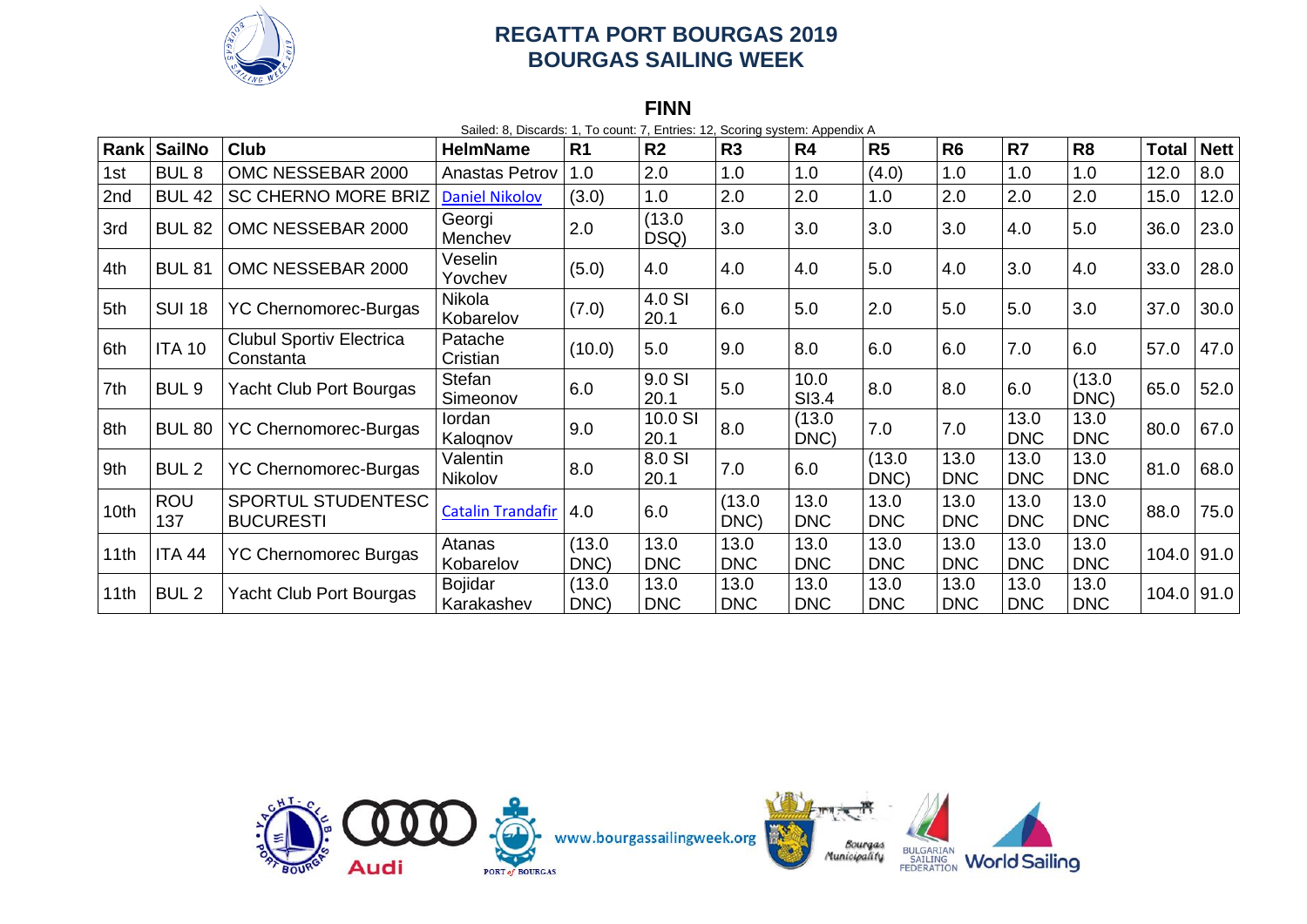

#### **LASER 4.7**

Sailed: 7, Discards: 1, To count: 6, Entries: 23, Scoring system: Appendix A

| Rank             | <b>Division</b> | <b>SailNo</b>        | <b>Club</b>                                             | <b>HelmName</b>                  | <b>HelmSex</b> | R <sub>1</sub> | R <sub>2</sub> | R <sub>3</sub>       | R4   | R <sub>5</sub> | R <sub>6</sub>     | R <sub>7</sub> | <b>Total</b> | <b>Nett</b> |
|------------------|-----------------|----------------------|---------------------------------------------------------|----------------------------------|----------------|----------------|----------------|----------------------|------|----------------|--------------------|----------------|--------------|-------------|
| 1st              |                 | <b>TUR</b><br>212702 | <b>TEKIRDAG</b><br><b>SAILING CLUB</b>                  | <b>MERIC ERDAGLI</b>             | m              | 1.0            | (7.0)          | 5.0 SI<br>3.4        | 2.0  | 2.0            | 1.0                | 1.0            | 19.0         | 12.0        |
| 2nd              |                 | <b>TUR</b><br>201981 | <b>TEKIRDAG</b><br><b>SAILING CLUB</b>                  | <b>ARDA</b><br>AYYILDIZBAYRAKTAR | m              | (15.0)         | 5.0            | 4.0                  | 1.0  | 1.0            | 3.0                | 2.0            | 31.0         | 16.0        |
| 3rd              |                 | <b>TUR</b><br>206654 | <b>TEKIRDAG</b><br><b>SAILING CLUB</b>                  | <b>ALEV ERKAN</b>                |                | (8.0)          | 1.0            | 4.0 SI<br>3.4        | 4.0  | 5.0            | 2.0                | 5.0            | 29.0         | 21.0        |
| 4th              |                 | <b>BUL</b><br>188080 | <b>OMC</b><br>NESSEBAR 2000                             | Daniel Yordanov                  | m              | 2.0            | 3.0            | (24.0)<br>DSQ)       | 17.0 | 4.0            | 4.0                | 4.0            | 58.0         | 34.0        |
| 5th              | <b>JUNIOR</b>   | <b>BUL</b><br>182424 | <b>OMC</b><br>NESSEBAR 2000                             | Diana Markova                    |                | 6.0            | 4.0            | 10.0<br>SI 3.4       | 5.0  | 7.0            | 7.0                | (24.0)<br>DNC) | 63.0         | 39.0        |
| 6th              |                 | <b>BUL</b><br>194857 | <b>Yacht Club Port</b><br><b>Bourgas</b>                | <b>Klement Sarastov</b>          | m              | 13.0           | 2.0            | 3.0                  | 11.0 | 6.0            | 5.0                | (24.0)<br>DNC) | 64.0         | 40.0        |
| 7th              |                 | <b>BUL</b><br>210353 | YACHT CLUB<br>PORT VARNA                                | Vladimir Stoyanov                | m              | 9.0            | 12.0           | (15.0)<br>SI<br>3.4) | 7.0  | 3.0            | 6.0                | 7.0            | 59.0         | 44.0        |
| 8th              | <b>JUNIOR</b>   | <b>BUL</b><br>192327 | <b>Yacht Club Port</b><br>Bourgas                       | Stanislava Todorova              |                | 5.0            | 6.0            | 8.0                  | 10.0 | 10.0           | 9.0                | (24.0)<br>DNF) | 72.0         | 48.0        |
| 9th              |                 | <b>BUL</b><br>215898 | YACHT CLUB<br>PORT VARNA                                | <b>Radosvav Gavrailov</b>        | m              | 12.0           | 10.0           | 8.0 SI<br>3.4        | 3.0  | 8.0            | 12.0<br>SI<br>20.1 | (24.0)<br>DNF) | 77.0         | 53.0        |
| 10th             |                 | <b>ROU</b><br>210749 | <b>SPORTUL</b><br><b>STUDENTESC</b><br><b>BUCURESTI</b> | <b>Daniel Voicu</b>              | m              | 4.0            | 8.0            | 9.0 SI<br>3.4        | 15.0 | 15.0           | (17.0)             | 3.0            | 71.0         | 54.0        |
| 11th             |                 | <b>BUL</b><br>209830 | YACHT CLUB<br>PORT VARNA                                | Yoana Todorova                   |                | 3.0            | 9.0            | 9.0                  | 18.0 | 14.0           | 13.0               | (24.0)<br>DNC) | 90.0         | 66.0        |
| 12 <sub>th</sub> | <b>JUNIOR</b>   | <b>BUL</b><br>151493 | YACHT CLUB<br>PORT VARNA                                | <b>Mihail Berberov</b>           | m              | 11.0           | 15.0           | 17.0<br>SI 3.4       | 6.0  | 9.0            | 8.0                | (24.0)<br>DNC) | 90.0         | 66.0        |







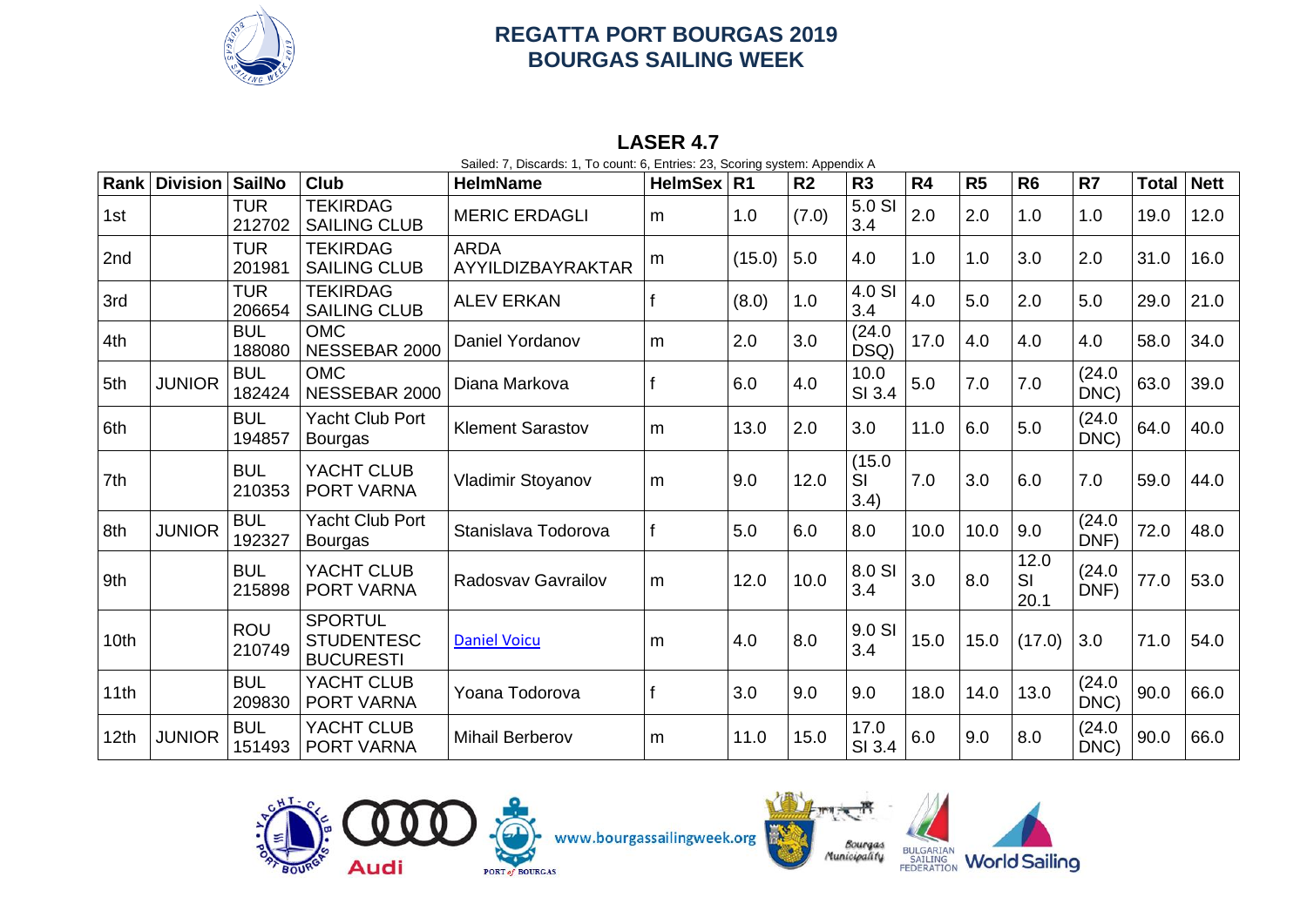

| 13 <sub>th</sub> |               | <b>ROU</b><br>212288 | <b>Nautic Yachting</b><br>Club             | Luana Boicenco               |    | 16.0           | 14.0               | (18.0)<br>SI<br>3.4) | 8.0                | 13.0               | 12.0               | 6.0                | 87.0         | 69.0  |
|------------------|---------------|----------------------|--------------------------------------------|------------------------------|----|----------------|--------------------|----------------------|--------------------|--------------------|--------------------|--------------------|--------------|-------|
| 14th             | <b>JUNIOR</b> | <b>TUR</b><br>206650 | <b>TEKIRDAG</b><br><b>SAILING CLUB</b>     | <b>MELEK</b><br>PEHLIVANOGLU |    | 7.0            | 17.0               | 13.0<br>SI 3.4       | 9.0                | 11.0               | 16.0               | (24.0)<br>DNF)     | 97.0         | 73.0  |
| 15th             | <b>JUNIOR</b> | <b>TUR</b><br>212121 | <b>TEKIRDAG</b><br><b>SAILING CLUB</b>     | <b>CEM ERDEN</b>             | m  | 14.0           | 18.0               | 17.0                 | 16.0               | 12.0               | 10.0               | (24.0)<br>DNC)     | $111.0$ 87.0 |       |
| 16th             | <b>JUNIOR</b> | BUL <sub>7</sub>     | Yacht Club Port<br>Bourgas                 | <b>Lazar Penev</b>           | m  | 19.0           | 13.0               | 11.0                 | 12.0               | 16.0               | 18.0               | (24.0)<br>DNC)     | 113.0 89.0   |       |
| 17th             | <b>JUNIOR</b> | BUL <sub>3</sub>     | <b>OMSK</b><br><b>CYCLONE</b>              | Gergana Dimitrova            | ١f | 17.0           | 11.0               | 16.0<br>SI 3.4       | 19.0               | 18.0               | 15.0               | (24.0)<br>DNC)     | 120.0 96.0   |       |
| 18 <sub>th</sub> | <b>JUNIOR</b> | <b>BUL</b><br>190713 | YACHT CLUB<br>PORT VARNA                   | Petur Kosturkov              | m  | 10.0           | 16.0               | 19.0<br>SI 3.4       | 13.0               | 20.0               | 19.0               | (24.0)<br>DNC)     | $121.0$ 97.0 |       |
| 19th             | <b>JUNIOR</b> | <b>TUR</b><br>169905 | <b>TEKIRDAG</b><br><b>SAILING CLUB</b>     | <b>KAAN BOLAT</b>            | m  | 18.0           | 20.0               | 18.0                 | 14.0               | 17.0               | 14.0               | (24.0)<br>DNC)     | 125.0        | 101.0 |
| 20th             | <b>JUNIOR</b> | <b>GRE</b><br>177077 | <b>Nautical Club</b><br><b>Balchik</b>     | Katerina Dimitrova           |    | 20.0           | 21.0               | 20.0                 | 21.0<br>SI<br>20.1 | 19.0               | 20.0               | (24.0)<br>DNC)     | 145.0        | 121.0 |
| 21st             |               | <b>TUR</b><br>190909 | <b>DIDIM YATCH</b><br><b>CLUB</b>          | <b>Janset SARP</b>           |    | 21.0           | 19.0               | 19.0                 | 22.0               | 22.0               | 21.0               | (24.0)<br>DNC)     | 148.0        | 124.0 |
| 22nd             | <b>JUNIOR</b> | <b>BUL</b><br>186913 | <b>YC</b><br>Chernomorec-<br><b>Burgas</b> | Radoslav Petkov              | m  | 22.0           | (24.0)<br>DNC)     | 21.0                 | 21.0               | 21.0               | 22.0               | 24.0<br><b>DNC</b> | 155.0        | 131.0 |
| 23rd             |               | <b>BUL 19</b>        | <b>OMK</b><br><b>PRIMORSKO</b>             | Antonio Kirov                | m  | (24.0)<br>DNC) | 24.0<br><b>DNC</b> | 24.0<br><b>DNC</b>   | 24.0<br><b>DNC</b> | 24.0<br><b>DNC</b> | 24.0<br><b>DNC</b> | 24.0<br><b>DNC</b> | 168.0        | 144.0 |

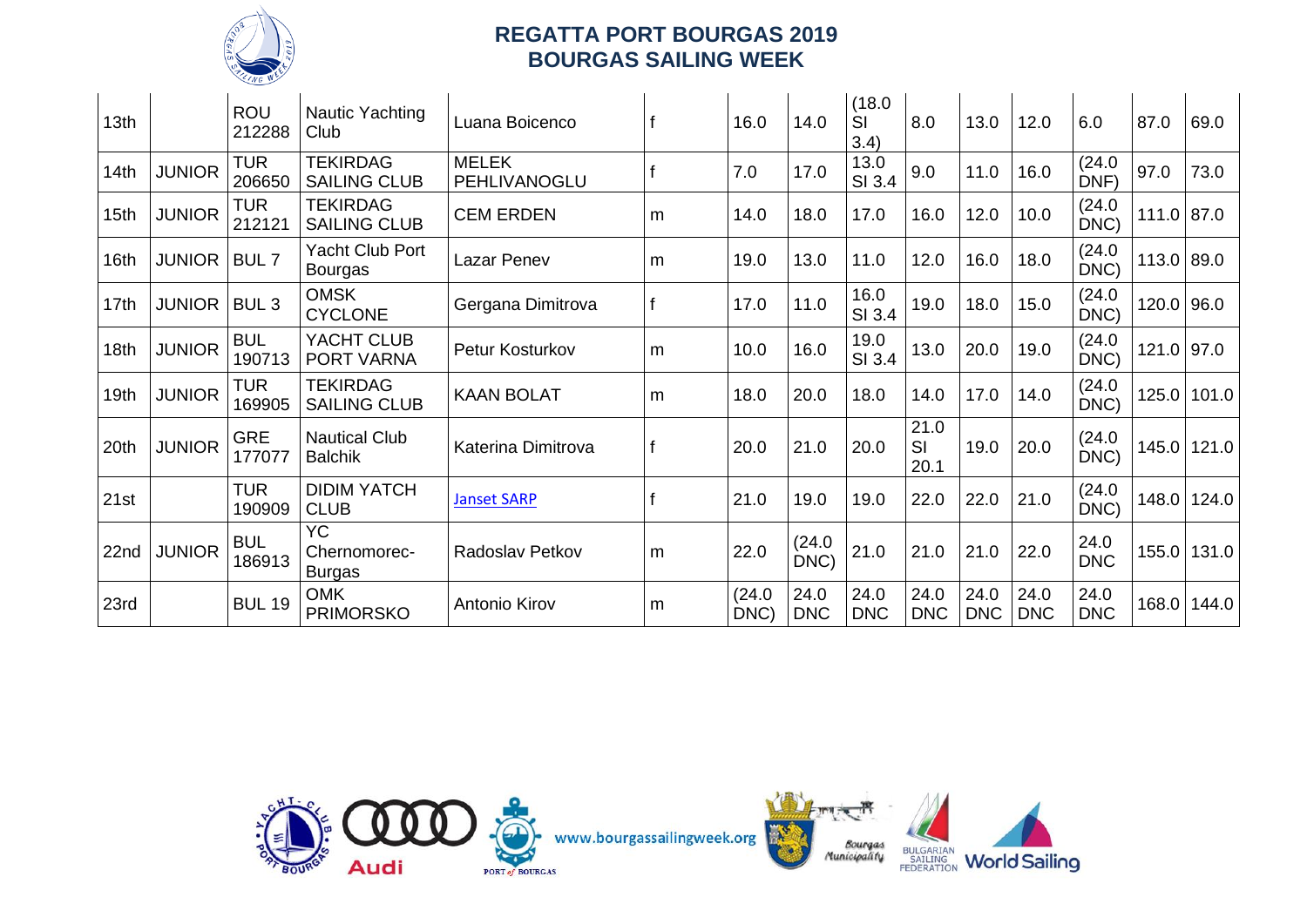

#### **LASER RADIAL**

Sailed: 7, Discards: 1, To count: 6, Entries: 9, Scoring system: Appendix A

| Rank | SailNo               | <b>Club</b>                            | <b>HelmName</b>             | <b>HelmSex</b> | l R1           | R <sub>2</sub>     | R3                 | R <sub>4</sub>     | R <sub>5</sub>     | R <sub>6</sub>     | R <sub>7</sub>     | <b>Total</b> | Nett |
|------|----------------------|----------------------------------------|-----------------------------|----------------|----------------|--------------------|--------------------|--------------------|--------------------|--------------------|--------------------|--------------|------|
| 1st  | <b>BUL</b><br>207736 | <b>OMSK CYCLONE</b>                    | Stefani<br>Muzakova         |                | (2.0)          | 1.0                | 1.0                | 1.0                | 1.0                | 1.0                | 1.0                | 8.0          | 6.0  |
| 2nd  | ROU <sub>7</sub>     | SPORTUL STUDENTESC<br><b>BUCURESTI</b> | <b>Maximilian</b><br>Rosca  | m              | 1.0            | 2.0                | 3.0 SI<br>20.1     | 2.0                | 3.0                | 2.0                | (4.0)              | 17.0         | 13.0 |
| 3rd  | <b>BUL</b><br>186414 | OMC NESSEBAR 2000                      | Luben<br>Todorov            | m              | 3.0            | 3.0                | 4.0                | 4.0                | (5.0)              | 3.0                | 2.0                | 24.0         | 19.0 |
| 4th  | <b>BUL</b><br>210903 | <b>SC CHERNO MORE BRIZ</b>             | Mariela<br>Nikolova         |                | (5.0)          | 4.0                | 3.0                | 3.0                | 2.0                | 5.0                | 3.0                | 25.0         | 20.0 |
| 5th  | <b>BUL</b><br>209011 | <b>Nautical Club Balchik</b>           | <b>Martin Penev</b>         | m              | 4.0            | (5.0)              | 5.0                | 5.0                | 4.0                | 4.0                | 5.0                | 32.0         | 27.0 |
| 6th  | <b>ROU</b><br>215000 | <b>Nautyc Yachting Club</b>            | <b>Reit Markus</b>          | m              | (6.0)          | 6.0                | 6.0                | 6.0                | 6.0                | 6.0                | 6.0                | 42.0         | 36.0 |
| 7th  | <b>TUR</b><br>179863 | <b>DIDIM YATCH CLUB</b>                | <b>Seginur KURT</b>         |                | 7.0            | (8.0)              | 7.0                | 8.0                | 8.0                | 7.0                | 7.0                | 52.0         | 44.0 |
| 8th  | <b>BUL</b><br>188227 | <b>YC Chernomorec-Burgas</b>           | Plamen<br>Yanakiev          | m              | (10.0)<br>UFD) | 7.0                | 10.0<br><b>DNC</b> | 7.0                | 7.0                | 10.0<br><b>DNC</b> | 10.0<br><b>DNC</b> | 61.0         | 51.0 |
| 9th  | <b>ROU</b><br>215963 | <b>Nautic Yahting Club</b>             | Petru-Vlad<br><b>Badica</b> | m              | (10.0)<br>DNC) | 10.0<br><b>DNC</b> | 10.0<br><b>DNC</b> | 10.0<br><b>DNC</b> | 10.0<br><b>DNC</b> | 10.0<br><b>DNC</b> | 10.0<br><b>DNC</b> | 70.0         | 60.0 |

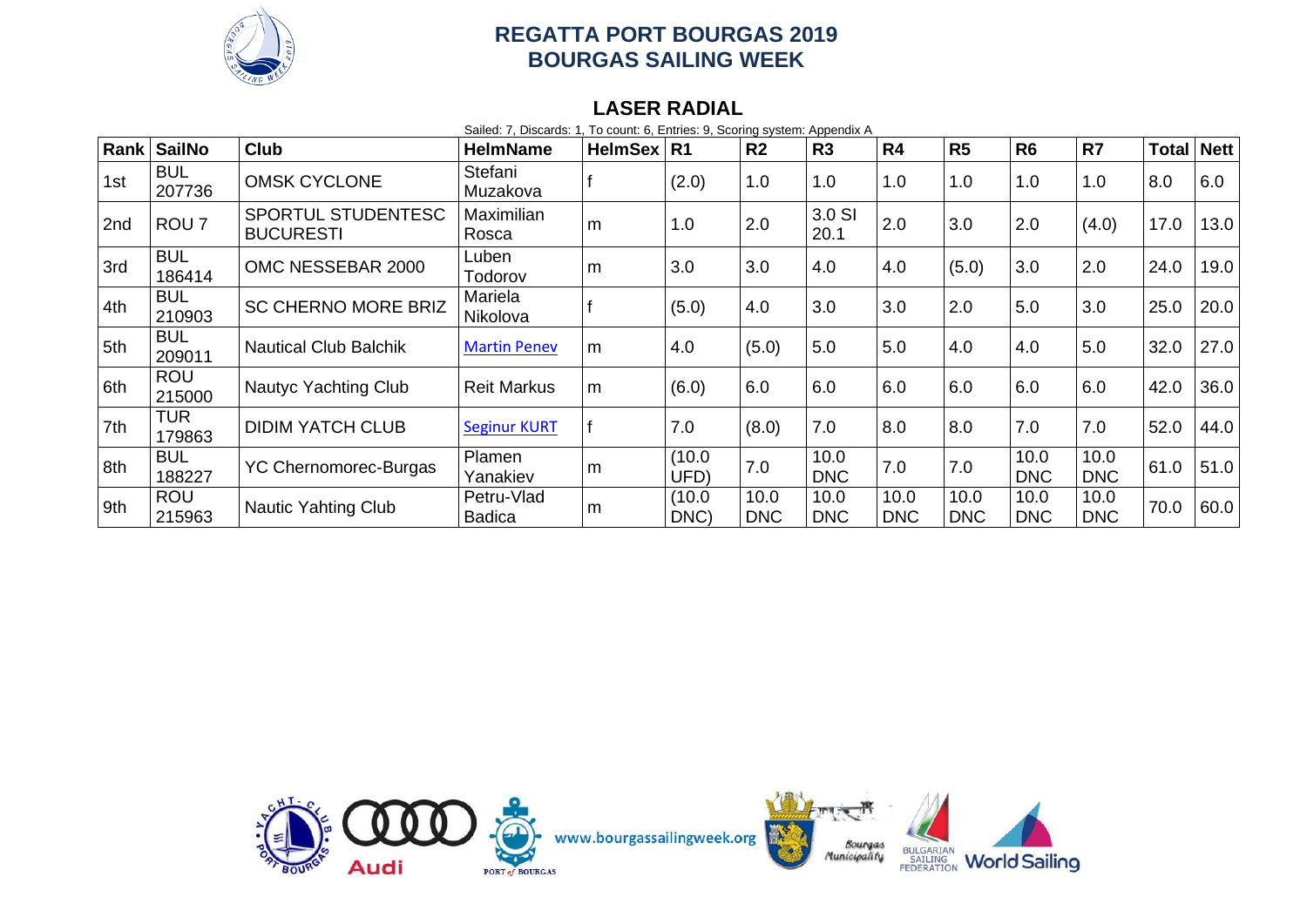

#### **LASER STANDARD**

Sailed: 7, Discards: 1, To count: 6, Entries: 5, Scoring system: Appendix A

| Rank | <b>Class</b>      | <b>SailNo</b>        | <b>Club</b>                                   | <b>HelmName</b>         | R <sub>1</sub> | R <sub>2</sub> | R <sub>3</sub>    | R <sub>4</sub> | R <sub>5</sub> | R <sub>6</sub> | R7          | <b>Total Nett</b> |      |
|------|-------------------|----------------------|-----------------------------------------------|-------------------------|----------------|----------------|-------------------|----------------|----------------|----------------|-------------|-------------------|------|
| 1st  | Laser<br>Standard | <b>BUL</b><br>194857 | Yacht Club Port Bourgas                       | Lyuben<br>Tenekedjiev   | 1.0            | 1.0            | 2.0               | 1.0            | 1.0            | 3.0            | (4.0)       | 13.0              | 9.0  |
| 2nd  | Laser<br>Standard | <b>BUL</b><br>206969 | OMC NESSEBAR 2000                             | Ivo Todorov             | 2.0            | 2.0            | 1.0               | $(4.0)$   2.0  |                |                | $1.0$   2.0 | 14.0              | 10.0 |
| 3rd  | Laser<br>Standard | <b>BUL</b><br>210903 | <b>SC CHERNO MORE BRIZ</b>                    | Ivo Filchev             | 4.0            | (6.0)<br>DNC)  | 6.0<br><b>DNC</b> | 2.0            | 3.0            | $2.0$  1.0     |             | 24.0              | 18.0 |
| 4th  | Laser<br>Standard | <b>BUL</b><br>136628 | OMC NESSEBAR 2000                             | Zlatko Atanasov         | 3.0            | 3.0            | 3.0               | 3.0            | (4.0)          | 4.0   3.0      |             | 23.0              | 19.0 |
| 5th  | Laser<br>Standard | <b>ROU</b><br>207043 | <b>SPORTUL STUDENTESC</b><br><b>BUCURESTI</b> | Sabin-Robert<br>Nicolae | $(5.0)$ 4.0    |                | 4.0               | 5.0            | 5.0            | 5.0            | 5.0         | 33.0              | 28.0 |

# **OPTIMIST Gold Flight**

Sailed: 7, Discards: 1, To count: 6, Entries: 44, Scoring system: Appendix A

| Rank | Division   Flight   SailNo |      |                    | <b>Club</b>                                                | <b>HelmName</b>                  | Helm<br><b>Sex</b> | R <sub>1</sub> | R <sub>2</sub> | R <sub>3</sub> | R4  | F <sub>5</sub> | F <sub>6</sub> | F7   | <b>Total   Nett</b> |      |
|------|----------------------------|------|--------------------|------------------------------------------------------------|----------------------------------|--------------------|----------------|----------------|----------------|-----|----------------|----------------|------|---------------------|------|
| 1st  | <b>JUNIOR</b>              | Gold | <b>TUR</b><br>5914 | <b>TEKIRDAG SAILING CLUB</b>                               | Ege<br>Ayyildizbayraktar         | m                  | (5.0)          | 1.0            | 4.0            | 1.0 | 3.0            | 1.0            | 2.0  | 17.0                | 12.0 |
| 2nd  |                            | Gold | <b>BUL 240</b>     | OMC NESSEBAR 2000                                          | Georgi Manoilov                  | m                  | 1.0            | $(14.0)$   1.0 |                | 7.0 | 2.0            | 5.0            | 6.0  | 36.0                | 22.0 |
| 3rd  | <b>JUNIOR</b>              | Gold | <b>BUL 7777</b>    | <b>YACHT</b><br>CLUB"CAPT.G.GEORGIEV-<br><b>PORT VARNA</b> | <b>ALEXANDAR</b><br><b>GANEV</b> | m                  | 3.0            | 4.0            | 5.0            | 4.0 | $(15.0)$   4.0 |                | 3.0  | 38.0                | 23.0 |
| 4th  | <b>JUNIOR</b>              | Gold | <b>TUR</b><br>5900 | <b>TEKIRDAG SAILING CLUB</b>                               | <b>Kutsal Gunes</b><br>Kurnaz    | m                  | (45.0)<br>UFD) | 2.0            | 6.0            | 7.0 | 12.0           | 2.0            | 1.0  | 75.0                | 30.0 |
| 5th  |                            | Gold | <b>BUL 333</b>     | <b>OMSK CYCLONE</b>                                        | <b>Todor Tuzlukov</b>            | m                  | 1.0            | 6.0            | 2.0            | 4.0 | 9.0            | $(14.0)$ 8.0   |      | 44.0                | 30.0 |
| 6th  |                            | Gold | <b>BUL 2424</b>    | OMC NESSEBAR 2000                                          | <b>Bozhidara</b><br>Bozovayska   |                    | 6.0            | 9.0            | 2.0            | 5.0 | 8.0            | $(20.0)$ 5.0   |      | 55.0                | 35.0 |
| 7th  |                            | Gold | <b>MLT 12</b>      | Birzebbuja Sailing Club                                    | <b>Daniel Ciantar</b>            | m                  | 2.0            | 4.0            | (45.0)         | 1.0 | 13.0           | 7.0            | 13.0 | 85.0                | 40.0 |







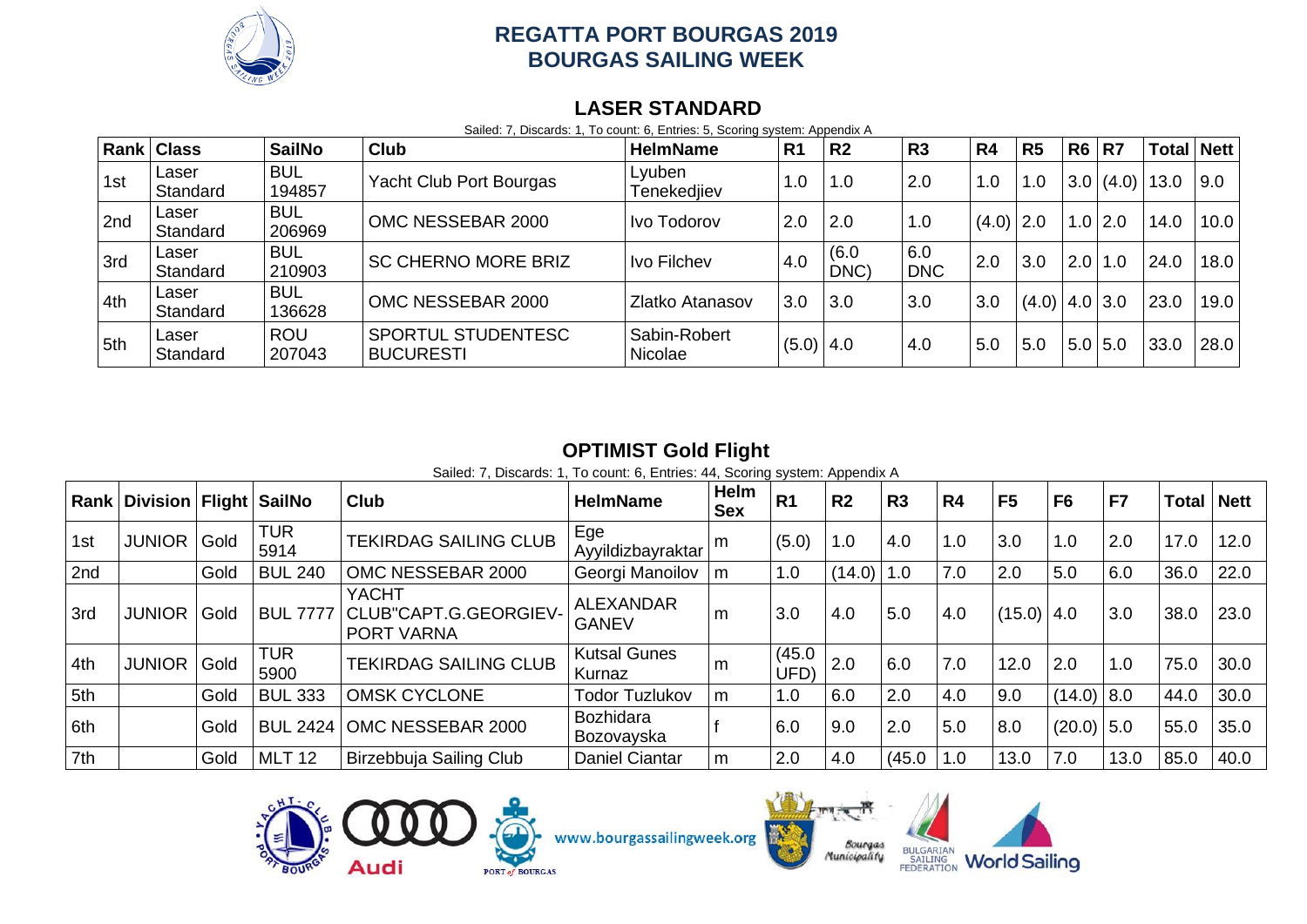

|                  |               |      |                    | Malta                                                      |                                   |              |        |                | UFD)           |                |                |                |        |              |      |
|------------------|---------------|------|--------------------|------------------------------------------------------------|-----------------------------------|--------------|--------|----------------|----------------|----------------|----------------|----------------|--------|--------------|------|
| 8th              | <b>JUNIOR</b> | Gold | MLT <sub>9</sub>   | Birzebbuja Sailing Club<br>Malta                           | Shaun Aquilina                    | m            | 7.0    | 3.0            | 6.0            | 10.0           | 5.0            | 11.0           | (23.0) | 65.0         | 42.0 |
| 9th              |               | Gold | <b>BUL 2489</b>    | OMC NESSEBAR 2000                                          | <b>Martin Mitev</b>               | m            | (23.0) | 10.0           | 10.0           | 6.0            | 1.0            | 6.0            | 15.0   | 71.0         | 48.0 |
| 10th             |               | Gold | <b>BUL 964</b>     | <b>Yacht Club Port Bourgas</b>                             | Ivan Naydenov                     | m            | 7.0    | 5.0            | 1.0            | 3.0            | 16.0           | (45.0)<br>UFD) | 20.0   | 97.0         | 52.0 |
| 11th             |               | Gold | <b>BUL 707</b>     | <b>YACHT</b><br>CLUB"CAPT.G.GEORGIEV<br>PORT VARNA         | <b>KALOYAN</b><br><b>KALCHEV</b>  | m            | 11.0   | 3.0            | 12.0           | 5.0            | (36.0)         | 3.0            | 18.0   | 88.0         | 52.0 |
| 12th             | <b>JUNIOR</b> | Gold | <b>BUL 2418</b>    | OMC NESSEBAR 2000                                          | Aleksandar<br>Vangelov            | m            | 9.0    | 6.0            | 3.0            | 9.0            | (23.0)         | 19.0           | 7.0    | 76.0         | 53.0 |
| 13th             |               | Gold | <b>BUL 988</b>     | Yacht Club Port Bourgas                                    | Mariyan<br>Shangov                | m            | 2.0    | 8.0            | 11.0           | 3.0            | 7.0            | (26.0)         | 26.0   | 83.0         | 57.0 |
| 14th             | <b>JUNIOR</b> | Gold | <b>TUR</b><br>1105 | <b>TEKIRDAG SAILING CLUB</b>                               | Ilayda Sen                        | $\mathbf{f}$ | 4.0    | 7.0            | 10.0           | 8.0            | 22.0           | 8.0            | (35.0) | 94.0         | 59.0 |
| 15 <sub>th</sub> |               | Gold | <b>TUR</b><br>1108 | <b>TEKIRDAG SAILING CLUB</b>                               | Ekin Su Gokkurt                   | $\mathbf f$  | 13.0   | 2.0            | 12.0           | 2.0            | (31.0)         | 18.0           | 14.0   | 92.0         | 61.0 |
| 16th             | <b>JUNIOR</b> | Gold | <b>ROU 222</b>     | <b>NAUTIC YACHTING CLUB</b>                                | <b>ANDREAS</b><br><b>BOICENCO</b> | m            | 13.0   | 9.0            | 13.0           | (18.0)         | 4.0            | 13.0           | 12.0   | 82.0         | 64.0 |
| 17 <sub>th</sub> |               | Gold | <b>BUL 24</b>      | OMC NESSEBAR 2000                                          | <b>Vladimir Pinkov</b>            | m            | 15.0   | 1.0            | 18.0           | 15.0           | (45.0)<br>DSQ) | 15.0           | 4.0    | 113.0        | 68.0 |
| 18 <sub>th</sub> |               | Gold | <b>BUL 33</b>      | <b>OMSK CYCLONE</b>                                        | Valentin<br>Mavrodiev             | m            | 4.0    | 13.0           | 8.0            | (45.0)<br>RET) | 26.0           | 9.0            | 10.0   | 115.0        | 70.0 |
| 19 <sub>th</sub> | <b>JUNIOR</b> | Gold | <b>UKR</b><br>8668 | <b>Transbunker Sailing Team</b>                            | Alina<br>Shapovalova              |              | 3.0    | (45.0)<br>DSQ) | 4.0            | 6.0            | 19.0           | 22.0           | 17.0   | 116.0        | 71.0 |
| 20th             |               | Gold | <b>MLT 86</b>      | Birzebbuja Sailing Club<br>Malta                           | Jake Mallia                       | m            | 8.0    | 5.0            | (45.0)<br>UFD) | 8.0            | 14.0           | 12.0           | 24.0   | 116.0        | 71.0 |
| 21st             |               | Gold | MLT <sub>6</sub>   | Birzebbuja Sailing Club<br>Malta                           | Jean Paul Zahra                   | m            | 10.0   | 12.0           | 7.0            | 11.0           | (21.0)         | 17.0           | 19.0   | 97.0         | 76.0 |
| 22nd             | <b>JUNIOR</b> | Gold | <b>BUL 7474</b>    | <b>YACHT</b><br>CLUB"CAPT.G.GEORGIEV-<br><b>PORT VARNA</b> | <b>VICTOR</b><br><b>STANOEV</b>   | m            | 5.0    | 14.0           | 14.0           | 2.0            | $(24.0)$ 21.0  |                | 21.0   | 101.0        | 77.0 |
| 23rd             |               | Gold | <b>BUL 246</b>     | OMC NESSEBAR 2000                                          | Rozie Kaneva                      |              | 20.0   | 12.0           | 15.0           | 23.0           | 6.0            | $(27.0)$ 9.0   |        | $112.0$ 85.0 |      |







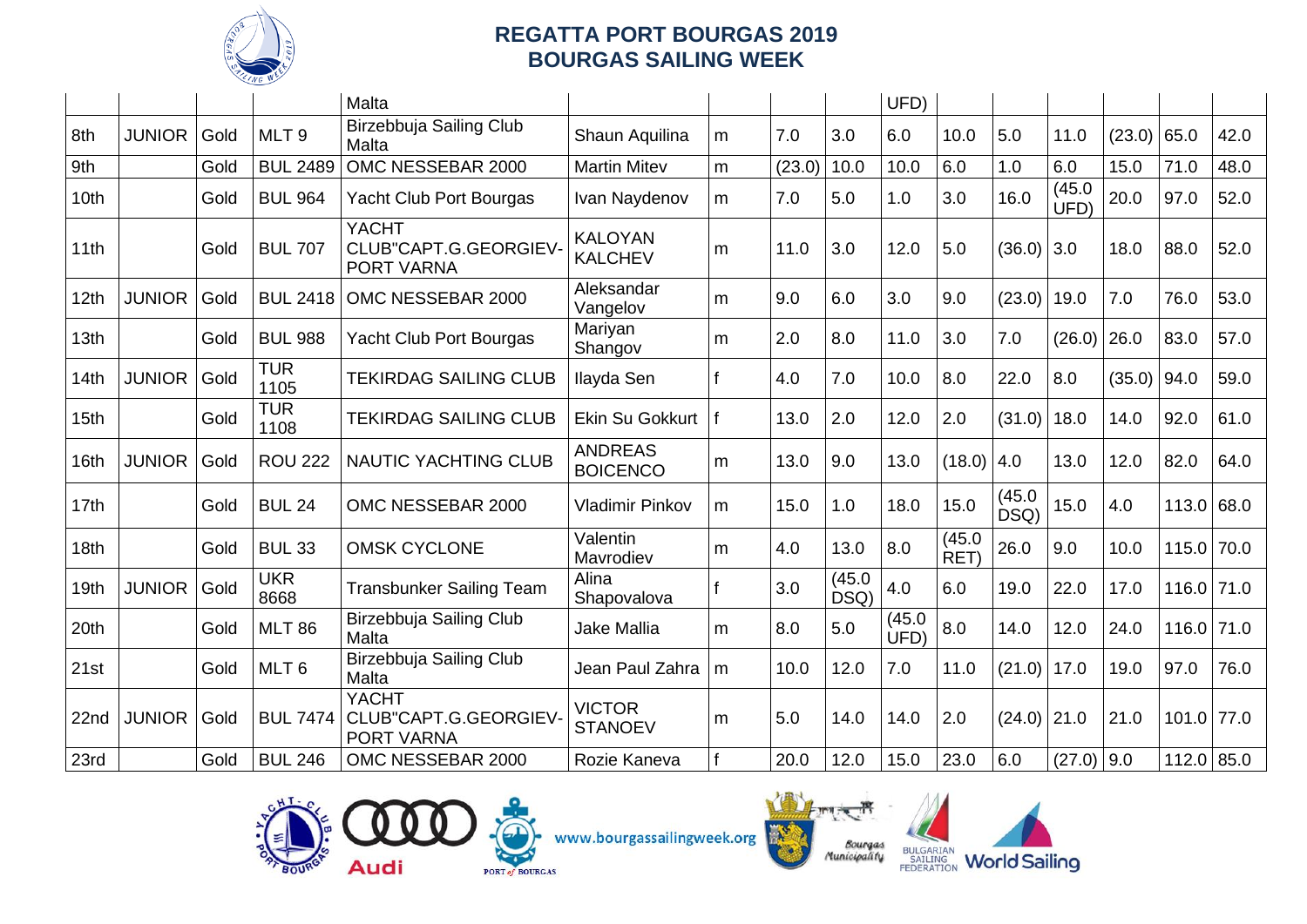

| 24th |               | Gold | <b>MLT 28</b>      | Malta Young Sailors Club                                   | <b>Isaac Vussallo</b>          | m | 18.0           | $(24.0)$ 9.0 |                | 16.0           | 17.0          | 10.0           | 16.0   | 110.0 86.0 |       |
|------|---------------|------|--------------------|------------------------------------------------------------|--------------------------------|---|----------------|--------------|----------------|----------------|---------------|----------------|--------|------------|-------|
| 25th | <b>JUNIOR</b> | Gold | <b>BUL 373</b>     | <b>OMSK CYCLONE</b>                                        | Plamen Bojkov                  | m | 6.0            | 10.0         | 8.0            | 17.0           | 20.0          | 28.0           | (29.0) | 118.0      | 89.0  |
| 26th |               | Gold | <b>TUR</b><br>5908 | <b>TEKIRDAG SAILING CLUB</b>                               | Birce Su Coban                 |   | (45.0)<br>UFD) | 8.0          | 16.0           | 16.0           | 10.0          | 16.0           | 28.0   | 139.0      | 94.0  |
| 27th |               | Gold | <b>BUL 608</b>     | <b>YC Chernomorec-Burgas</b>                               | Veronika<br>Kichikova          |   | 16.0           | 15.0         | 9.0            | 11.0           | 11.0          | 33.0           | (38.0) | 133.0 95.0 |       |
| 28th | <b>JUNIOR</b> | Gold | <b>UKR 172</b>     | Obolon SC                                                  | Semen<br>Khashina              | m | 11.0           | 20.0         | 18.0           | 19.0           | 28.0          | (45.0)<br>UFD) | 11.0   | 152.0      | 107.0 |
| 29th |               | Gold | <b>BUL 255</b>     | <b>YC Chernomorec-Burgas</b>                               | Kemala<br>Parusheva            |   | 9.0            | 19.0         | 5.0            | 10.0           | (34.0)        | 32.0           | 33.0   | 142.0      | 108.0 |
| 30th | <b>JUNIOR</b> | Gold | <b>MLT 623</b>     | Birzebbuja Sailing Club<br>Malta                           | <b>Ryder Croft</b>             | m | 19.0           | 16.0         | 7.0            | 14.0           | $(35.0)$ 23.0 |                | 30.0   | 144.0      | 109.0 |
| 31st |               | Gold | <b>BUL 7070</b>    | <b>YACHT</b><br>CLUB"CAPT.G.GEORGIEV<br>PORT VARNA         | <b>ANDREA</b><br><b>KIROVA</b> |   | 17.0           | 20.0         | 17.0           | 12.0           | 25.0          | 25.0           | (37.0) | 153.0      | 116.0 |
| 32nd | <b>JUNIOR</b> | Gold | <b>BUL 446</b>     | <b>SC CHERNO MORE BRIZ</b>                                 | Adriana Petkova                |   | 16.0           | 16.0         | 23.0           | 15.0           | (37.0)        | 29.0           | 27.0   | 163.0      | 126.0 |
| 33rd |               | Gold | <b>MLT 27</b>      | Birzebbuja Sailing Club<br>Malta                           | <b>Kurt Borg</b>               | m | 12.0           | 22.0         | 11.0           | 13.0           | 39.0          | 31.0           | (40.0) | 168.0      | 128.0 |
| 34th | <b>JUNIOR</b> | Gold | <b>BUL 7377</b>    | <b>YACHT</b><br>CLUB"CAPT.G.GEORGIEV-<br><b>PORT VARNA</b> | <b>VASIL MANEV</b>             | m | 29.0           | 15.0         | 14.0           | 23.0           | (32.0)        | 24.0           | 25.0   | 162.0      | 130.0 |
| 35th | <b>JUNIOR</b> | Gold | <b>BUL 718</b>     | <b>YACHT</b><br>CLUB"CAPT.G.GEORGIEV-<br><b>PORT VARNA</b> | DANIEL CENOV   m               |   | 21.0           | 7.0          | 24.0           | 18.0           | 27.0          | 35.0           | (36.0) | 168.0      | 132.0 |
| 36th |               | Gold | <b>BUL 335</b>     | <b>OMSK CYCLONE</b>                                        | Nikola Ivanov                  | m | 12.0           | 25.0         | 16.0           | 14.0           | 33.0          | $(40.0)$ 32.0  |        | 172.0      | 132.0 |
| 37th | <b>JUNIOR</b> | Gold | <b>BUL 606</b>     | Yacht Club Port Bourgas                                    | <b>Tino Tomov</b>              | m | 29.0           | 18.0         | 3.0            | 24.0           | 29.0          | (38.0)         | 31.0   | 172.0      | 134.0 |
| 38th |               | Gold | ROU <sub>3</sub>   | SPORTUL STUDENTESC<br><b>BUCURESTI</b>                     | Mihai Andronic                 | m | 17.0           | 26.0         | 13.0           | (45.0)<br>RET) | 30.0          | 41.0           | 22.0   | 194.0      | 149.0 |
| 39th |               | Gold | <b>TUR</b><br>5909 | <b>TEKIRDAG SAILING CLUB</b>                               | Ergun Deniz<br>Zayim           | m | 14.0           | 11.0         | (45.0)<br>UFD) | 13.0           | 42.0          | 36.0           | 34.0   | 195.0      | 150.0 |
| 40th | <b>JUNIOR</b> | Gold | <b>BUL 961</b>     | Yacht Club Port Bourgas                                    | <b>Anton Garov</b>             | m | 20.0           | 29.0         | 15.0           | 17.0           | (41.0)        | 30.0           | 39.0   | 191.0      | 150.0 |



www.bourgassailingweek.org



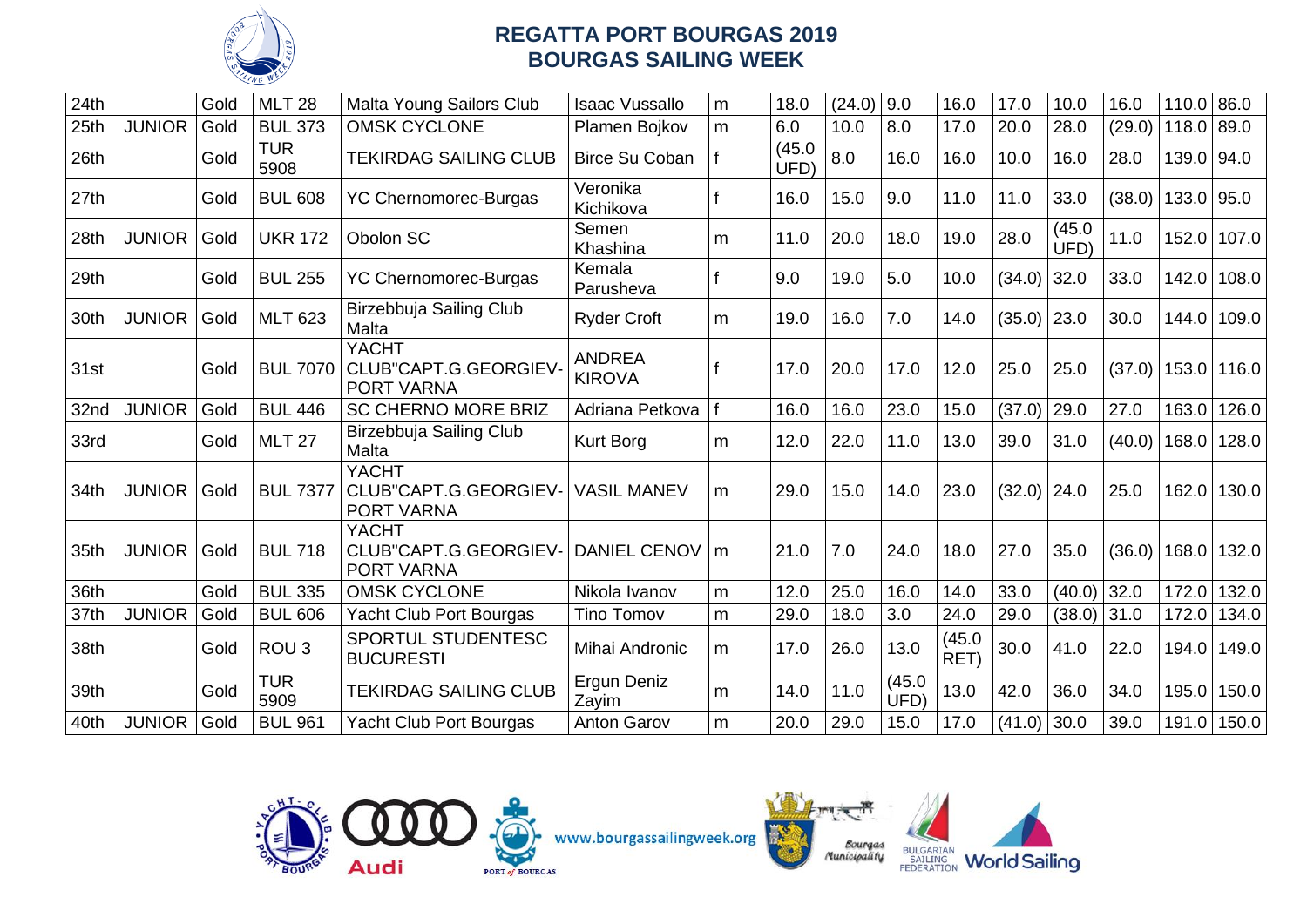

| 41st | Gold | <b>BUL 510</b> | <b>OMK PRIMORSKO</b>                          | Veleka Kostova     |   | 8.0  | 32.0<br>SI<br>20.1 | 23.0           | 10.0<br>SI<br>20.1   | 40.0           | 39.0               | (45.0)<br>RET)     |             | 197.0 152.0 |
|------|------|----------------|-----------------------------------------------|--------------------|---|------|--------------------|----------------|----------------------|----------------|--------------------|--------------------|-------------|-------------|
| 42nd | Gold | <b>ROU 219</b> | <b>SPORTUL STUDENTESC</b><br><b>BUCURESTI</b> | <b>Victor Reit</b> | m | 14.0 | 24.0               | (45.0)<br>DSQ) | 19.0                 | 18.0           | 37.0               | 45.0<br><b>DSQ</b> | 202.0 157.0 |             |
| 43rd | Gold | <b>BUL 225</b> | YC Chernomorec-Burgas                         | Dayana<br>Pashova  |   | 10.0 | 27.0               | 19.0           | (45.0)<br><b>RET</b> | 38.0           | 34.0               | 45.0<br><b>RET</b> | 218.0 173.0 |             |
| 44th | Gold | <b>BUL 213</b> | YC Chernomorec-Burgas                         | Nikol Komitova     |   | 19.0 | 35.0               | 17.0           | 21.0                 | (45.0)<br>DNC) | 45.0<br><b>DNC</b> | 45.0<br><b>DNC</b> | 227.0 182.0 |             |

# **OPTIMIST Silver Flight**

Sailed: 7, Discards: 1, To count: 6, Entries: 44, Scoring system: Appendix A

|     | Rank   Division   Flight   SailNo |        |                    | <b>Club</b>                                  | <b>HelmName</b>                 | Helm<br><b>Sex</b> | <b>R1</b>     | R <sub>2</sub> | R <sub>3</sub> | R4           | F <sub>5</sub> | F <sub>6</sub> | F7  | <b>Total Nett</b> |  |
|-----|-----------------------------------|--------|--------------------|----------------------------------------------|---------------------------------|--------------------|---------------|----------------|----------------|--------------|----------------|----------------|-----|-------------------|--|
| 1st |                                   | Silver | <b>ROU 188</b>     | SPORTUL STUDENTESC<br><b>BUCURESTI</b>       | Carina Matea                    |                    | 23.0          | 13.0           | (26.0)         | 25.0         | 8.0            | 4.0            | 3.0 | 102.0 76.0        |  |
| 2nd | <b>JUNIOR</b>                     | Silver | <b>BUL 300</b>     | <b>OMSK CYCLONE</b>                          | Daniela<br>Gocheva              |                    | $(31.0)$ 28.0 |                | 27.0           | 12.0         | 1.0            | 1.0            | 8.0 | 108.0 77.0        |  |
| 3rd | <b>JUNIOR</b>                     | Silver | <b>TUR</b><br>5911 | <b>TEKIRDAG SAILING CLUB</b>                 | Demir Yarapsan                  | m                  | 27.0          | 11.0           | $(30.0)$ 28.0  |              | 2.0            | 10.0           | 1.0 | 109.0 79.0        |  |
| 4th | <b>JUNIOR</b>                     | Silver | <b>ROU</b><br>7002 | Nautic Yachting Club                         | Costa Verioti                   | m                  | 26.0          | 21.0           | 21.0           | $(31.0)$ 5.0 |                | 7.0            | 4.0 | 115.0 84.0        |  |
| 5th | <b>JUNIOR</b>                     | Silver | <b>BUL 74</b>      | YACHT<br>CLUB"CAPT.G.GEORGIEV-<br>PORT VARNA | <b>CVETA</b><br><b>KIRCHEVA</b> |                    | 24.0          | $(26.0)$ 20.0  |                | 21.0         | 6.0            | 8.0            | 5.0 | $110.0$ 84.0      |  |
| 6th | <b>JUNIOR</b>                     | Silver | <b>MLT 66</b>      | Birzebbuja Sailing Club<br>Malta             | <b>Emily Fenech</b>             |                    | $(34.0)$ 25.0 |                | 28.0           | 22.0         | 4.0            | 2.0            | 7.0 | 122.0 88.0        |  |
| 7th | <b>JUNIOR</b>                     | Silver | <b>ROU</b><br>2008 | SPORTUL STUDENTESC<br><b>BUCURESTI</b>       | Sara Cristina<br>Patache        |                    | $(30.0)$ 17.0 |                | 29.0           | 27.0         | 3.0            | 6.0            | 6.0 | 118.0 88.0        |  |
| 8th | <b>JUNIOR</b>                     | Silver | <b>ROU 144</b>     | SPORTUL STUDENTESC<br><b>BUCURESTI</b>       | Matei Marginean   m             |                    | $(38.0)$ 22.0 |                | 25.0           | 28.0         | 11.0           | 5.0            | 2.0 | 131.0 93.0        |  |





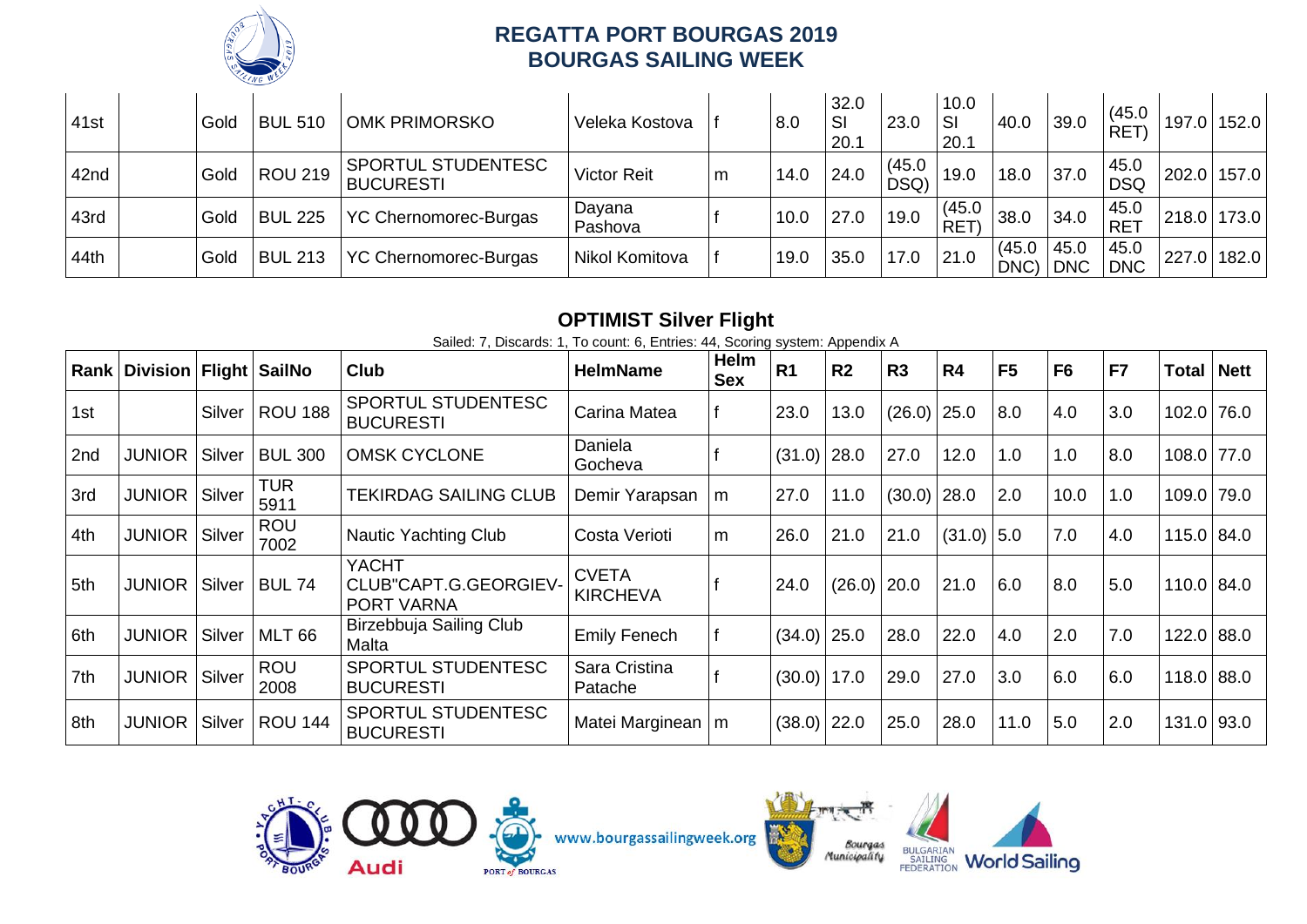

| 9th              | <b>JUNIOR</b> | Silver | <b>BUL 700</b>   | <b>YACHT</b><br>CLUB"CAPT.G.GEORGIEV-<br>PORT VARNA        | <b>HRISTO</b><br><b>KALCHEV</b>  | m | $(24.0)$ 19.0  |                | 20.0   | 24.0          | 9.0  | 12.0 | 15.0               | $123.0$ 99.0 |       |
|------------------|---------------|--------|------------------|------------------------------------------------------------|----------------------------------|---|----------------|----------------|--------|---------------|------|------|--------------------|--------------|-------|
| 10th             |               | Silver | <b>BUL 206</b>   | <b>YC Chernomorec-Burgas</b>                               | Milica Stancheva                 | f | 21.0           | (29.0)         | 25.0   | 20.0          | 15.0 | 16.0 | 11.0               | 137.0        | 108.0 |
| 11th             |               | Silver | BUL <sub>7</sub> | <b>YACHT</b><br>CLUB"CAPT.G.GEORGIEV-<br>PORT VARNA        | <b>VLADIMIR</b><br><b>KOSTOV</b> | m | 22.0           | 23.0           | 21.0   | $(31.0)$ 22.0 |      | 11.0 | 10.0               | 140.0        | 109.0 |
| 12th             |               | Silver | <b>BUL 951</b>   | <b>Yacht Club Port Bourgas</b>                             | Yosif<br>Karadzhiyan             | m | 25.0           | 17.0           | 29.0   | (30.0)        | 13.0 | 18.0 | 9.0                | 141.0        | 111.0 |
| 13th             | <b>JUNIOR</b> | Silver | <b>BUL 126</b>   | <b>Nautical Club Balchik</b>                               | <b>Martin Dimitrov</b>           | m | 32.0           | 21.0           | 33.0   | 22.0          | 7.0  | 3.0  | (45.0)<br>UFD)     | 163.0        | 118.0 |
| 14th             |               | Silver | ROU <sub>4</sub> | SPORTUL STUDENTESC<br><b>BUCURESTI</b>                     | Katia-Crisana<br>Radu            |   | 25.0           | (33.0)         | 19.0   | 26.0          | 10.0 | 25.0 | 14.0               | 152.0        | 119.0 |
| 15th             |               | Silver | BUL <sub>1</sub> | <b>Nautical Club Balchik</b>                               | <b>Borislav Todorov</b>          | m | 18.0           | (35.0)         | 24.0   | 26.0          | 18.0 | 14.0 | 19.0               | 154.0        | 119.0 |
| 16th             |               | Silver | <b>BUL 493</b>   | <b>SC CHERNO MORE BRIZ</b>                                 | Nikolay Petkov                   | m | 22.0           | 23.0           | 22.0   | (27.0)        | 17.0 | 24.0 | 23.0               | 158.0        | 131.0 |
| 17th             | <b>JUNIOR</b> | Silver | <b>BUL 25</b>    | <b>YC Chernomorec-Burgas</b>                               | Reg Parusheva                    |   | (45.0)<br>DNC) | 28.0           | 34.0   | 33.0          | 19.0 | 15.0 | 12.0               | 186.0        | 141.0 |
| 18th             |               | Silver | BUL <sub>2</sub> | <b>YC Chernomorec-Burgas</b>                               | Borislav<br>Georgiev             | m | (45.0)<br>DNC) | 30.0           | 33.0   | 32.0          | 14.0 | 20.0 | 16.0               | 190.0        | 145.0 |
| 19 <sub>th</sub> |               | Silver | <b>BUL 44</b>    | <b>SC CHERNO MORE BRIZ</b>                                 | Nikola Atanasov                  | m | 27.0           | (45.0)<br>RET) | 26.0   | 20.0          | 20.0 | 9.0  | 45.0<br><b>DNC</b> | 192.0        | 147.0 |
| 20th             |               | Silver | <b>BUL 96</b>    | Yacht Club Port Bourgas                                    | Samuel<br>Karadzhiyan            | m | 15.0           | 30.0           | 28.0   | 25.0          | 33.0 | 22.0 | (45.0)<br>DNC)     | 198.0        | 153.0 |
| 21st             | <b>JUNIOR</b> | Silver | <b>BUL 777</b>   | <b>YACHT</b><br>CLUB"CAPT.G.GEORGIEV-<br><b>PORT VARNA</b> | <b>FILIP STANOEV</b>             | m | 33.0           | 18.0           | 32.0   | $(37.0)$ 21.0 |      | 27.0 | 22.0               | 190.0        | 153.0 |
| 22nd             | <b>JUNIOR</b> | Silver | <b>BUL 310</b>   | <b>OMSK CYCLONE</b>                                        | Atanas Zlatev                    | m | (45.0)<br>DNC) | 36.0           | 32.0   | 35.0          | 12.0 | 17.0 | 24.0               | 201.0        | 156.0 |
| 23rd             | <b>JUNIOR</b> | Silver | <b>BUL 111</b>   | <b>Nautical Club Balchik</b>                               | Ognyan Velikov                   | m | 35.0           | 27.0           | (36.0) | 33.0          | 25.0 | 23.0 | 13.0               | 192.0        | 156.0 |
| 24th             | <b>JUNIOR</b> | Silver | <b>ROU 150</b>   | SPORTUL STUDENTESC<br><b>BUCURESTI</b>                     | Aleksis-Vian<br>Radu             | m | $(36.0)$ 32.0  |                | 34.0   | 34.0          | 24.0 | 13.0 | 20.0               | 193.0        | 157.0 |



www.bourgassailingweek.org



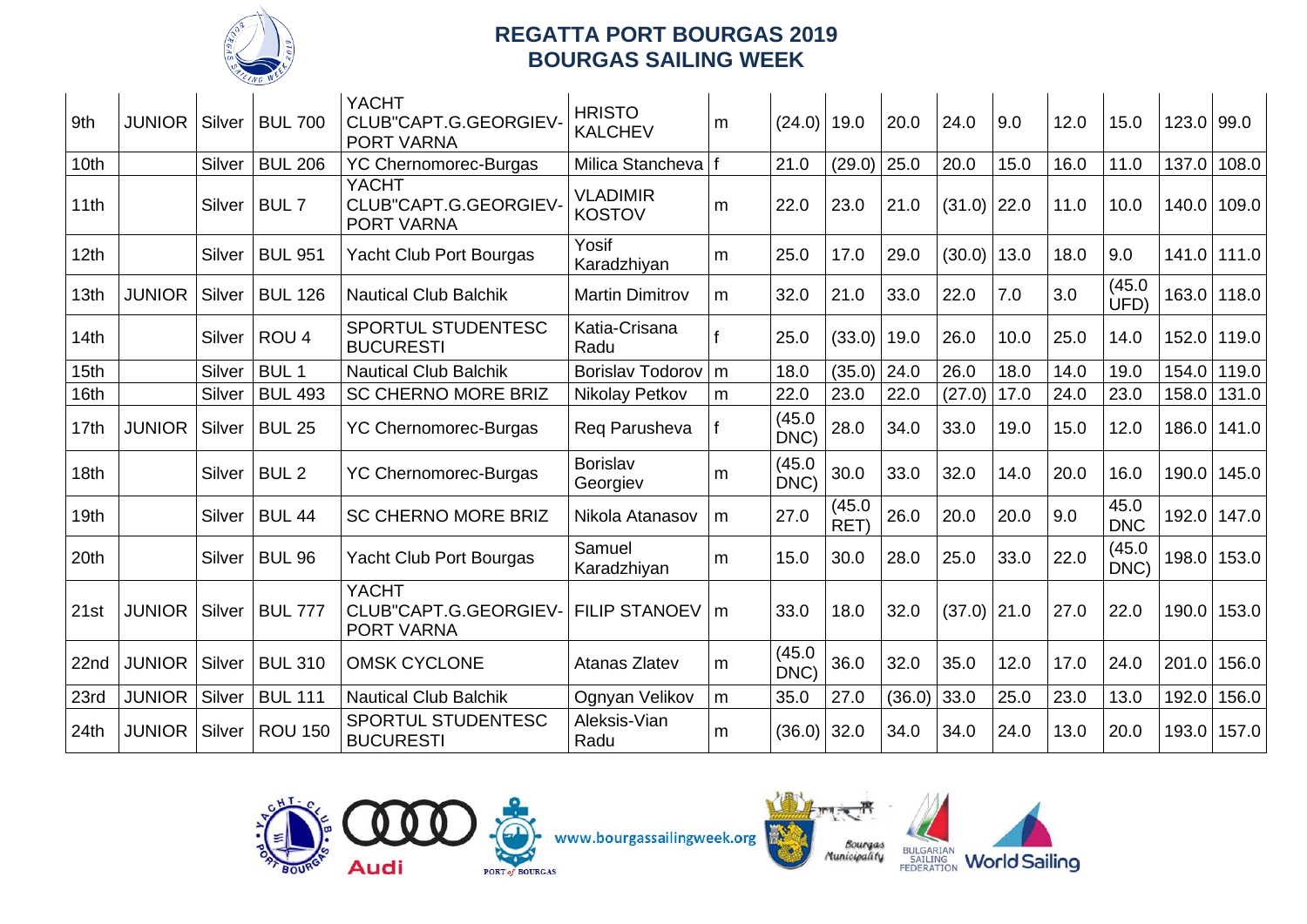

| 25th | <b>JUNIOR</b> | Silver | <b>ROU 101</b>     | <b>SPORTUL STUDENTESC</b><br><b>BUCURESTI</b> | Radu-Nicolae<br>Maxim        | m | 32.0           | 32.0               | (36.0)             | 36.0               | 16.0               | 26.0               | 18.0               | 196.0 | 160.0       |
|------|---------------|--------|--------------------|-----------------------------------------------|------------------------------|---|----------------|--------------------|--------------------|--------------------|--------------------|--------------------|--------------------|-------|-------------|
| 26th |               | Silver | ROU <sub>2</sub>   | SPORTUL STUDENTESC<br><b>BUCURESTI</b>        | Alexandra Boniu              |   | 34.0           | 31.0               | (37.0)             | 30.0               | 23.0               | 21.0               | 21.0               | 197.0 | 160.0       |
| 27th |               | Silver | <b>BUL 516</b>     | <b>OMK PRIMORSKO</b>                          | <b>Stilian Drinkov</b>       | m | 28.0           | (45.0)<br>DNC)     | 22.0               | 29.0               | 26.0               | 28.0               | 45.0<br><b>DNC</b> | 223.0 | 178.0       |
| 28th | <b>JUNIOR</b> | Silver | <b>ROU 124</b>     | SPORTUL STUDENTESC<br><b>BUCURESTI</b>        | <b>Tudor Demusca</b>         | m | (45.0)<br>DNC) | 37.0               | 35.0               | 45.0<br><b>DNC</b> | 28.0               | 19.0               | 17.0               | 226.0 | 181.0       |
| 29th |               | Silver | <b>BUL 2488</b>    | OMC NESSEBAR 2000                             | Atanas<br>Predeliev          | m | 28.0           | 38.0               | 27.0               | 29.0               | 27.0               | 33.0               | (45.0)<br>DNC)     | 227.0 | 182.0       |
| 30th |               | Silver | <b>BUL 222</b>     | <b>YC Chernomorec-Burgas</b>                  | Nikolay<br>Derkozliev        | m | 26.0           | 34.0               | 35.0               | (45.0)<br>DNC)     | 30.0               | 30.0               | 45.0<br><b>DNC</b> | 245.0 | 200.0       |
| 31st | <b>JUNIOR</b> | Silver | <b>ROU 171</b>     | SPORTUL STUDENTESC<br><b>BUCURESTI</b>        | <b>Vladimir Boniu</b>        | m | 31.0           | 33.0               | (45.0)<br>UFD)     | 37.0               | 31.0               | 29.0               | 45.0<br><b>DNC</b> |       | 251.0 206.0 |
| 32nd | <b>JUNIOR</b> | Silver | <b>TUR</b><br>4158 | <b>DIDIM YACHT SAILING</b><br><b>CLUB</b>     | <b>Simla Elver</b>           |   | 37.0           | 38.0               | 38.0               | 32.0               | 29.0               | 32.0               | (45.0)<br>DNC)     |       | 251.0 206.0 |
| 33rd | <b>JUNIOR</b> | Silver | <b>TUR</b><br>5910 | <b>TEKIRDAG SAILING CLUB</b>                  | <b>Melis Bolat</b>           |   | (45.0)<br>DNC) | 36.0               | 31.0               | 36.0               | 35.0               | 34.0               | 45.0<br><b>DNC</b> |       | 262.0 217.0 |
| 34th | <b>JUNIOR</b> | Silver | <b>BUL 983</b>     | <b>Yacht Club Port Bourgas</b>                | Rumen Srebkov                | m | 30.0           | 34.0               | 31.0               | 34.0               | (45.0)<br>DNC)     | 45.0<br><b>DNC</b> | 45.0<br><b>DNC</b> |       | 264.0 219.0 |
| 35th | <b>JUNIOR</b> | Silver | <b>BUL 249</b>     | OMC NESSEBAR 2000                             | <b>Dimitar</b><br>Bozovayski | m | (45.0)<br>DNC) | 37.0               | 39.0               | 35.0               | 32.0               | 31.0               | 45.0<br><b>DNC</b> |       | 264.0 219.0 |
| 36th | <b>JUNIOR</b> | Silver | <b>BUL 9174</b>    | <b>Yacht Club Port Bourgas</b>                | <b>Mihail Bojilov</b>        | m | 33.0           | 39.0               | 37.0               | (45.0)<br>DNC)     | 34.0               | 35.0               | 45.0<br><b>DNC</b> | 268.0 | 223.0       |
| 37th | <b>JUNIOR</b> | Silver | <b>BUL 916</b>     | Yacht Club Port Bourgas                       | Martin<br>Germanov           | m | (45.0)<br>DNC) | 45.0<br><b>UFD</b> | 30.0               | 45.0<br><b>DNC</b> | 45.0<br><b>DNC</b> | 36.0               | 45.0<br><b>DNC</b> |       | 291.0 246.0 |
| 38th |               | Silver | <b>BUL 86</b>      | Sailing club Sineva                           | Atanas<br>Atanasov           | m | (45.0)<br>DNC) | 45.0<br><b>DNC</b> | 45.0<br><b>DNC</b> | 45.0<br><b>DNC</b> | 45.0<br><b>DNC</b> | 45.0<br><b>DNC</b> | 45.0<br><b>DNC</b> |       | 315.0 270.0 |
| 38th |               | Silver | <b>BUL 780</b>     | Sailing club Sineva                           | <b>Maxim Todorov</b>         | m | (45.0)<br>DNC) | 45.0<br><b>DNC</b> | 45.0<br><b>DNC</b> | 45.0<br><b>DNC</b> | 45.0<br><b>DNC</b> | 45.0<br><b>DNC</b> | 45.0<br><b>DNC</b> |       | 315.0 270.0 |